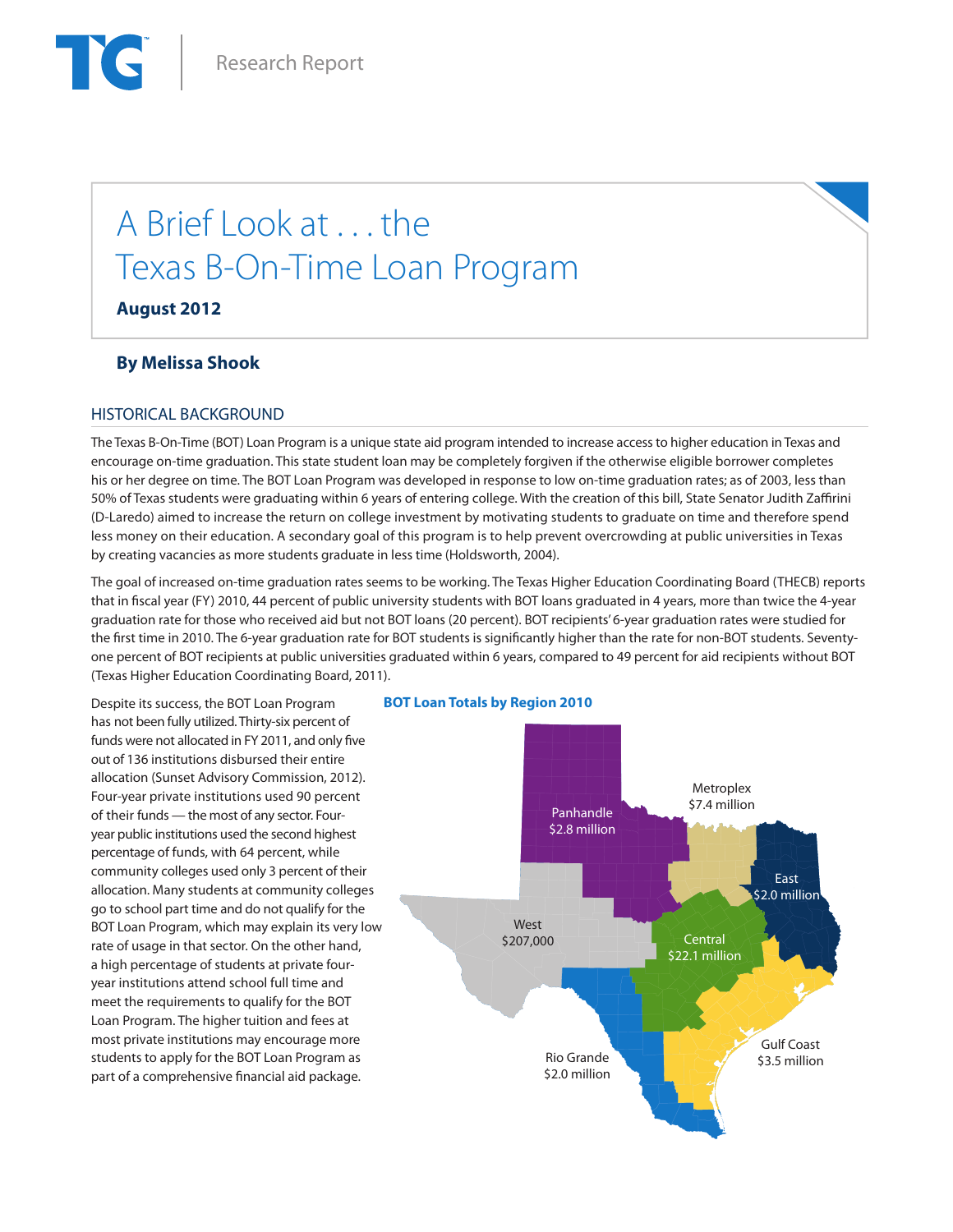## ELIGIBILITY REQUIREMENTS

To be eligible for a Texas B-On-Time student loan, a borrower must:

- Be a Texas resident or be entitled to pay resident tuition rates as a dependent child of a member of the U.S. Armed Forces; and
- Meet one of the following academic requirements:
	- Have graduated no earlier than the 2002–2003 academic year under the Recommended or Distinguished Achievement Program (or its equivalent) from a public or private high school in Texas;
	- As a dependent child of a member of the Armed Forces of the United States, have graduated no earlier than the 2002–2003 academic year from a high school operated by the U.S. Department of Defense; or
	- Have earned an associate degree from an eligible institution no earlier than May 1, 2005.

To be eligible, an applicant must also:

- Not have been granted a bachelor's degree;
- Be enrolled in an eligible institution's undergraduate degree or certificate program full time as determined by the institution; and
- Have completed a Free Application for Federal Student Aid (FAFSA) and be eligible for federal financial aid (Texas Administrative Code, 2003).

#### RENEWAL ELIGIBILITY

To maintain eligibility for future disbursements, the student must continue to meet all of the initial eligibility requirements and must additionally:

- Meet satisfactory academic progress requirements toward a degree or certificate as determined by the institution;
- As of the end of the second and subsequent years, complete at least 75 percent of the hours attempted in his or her most recent academic year, and maintain an overall grade point average of at least 2.5 on a four point scale or its equivalent, for all coursework attempted at public, private, or independent institutions of higher education;
- Enroll in a program leading to a bachelor's degree within 12 months after the month in which the student received an undergraduate certificate or associate degree; and
- Not have exceeded 150 semester credit hours or the equivalent (Texas Administrative Code, 2003).

### FORGIVENESS REQUIREMENTS

Forgiveness may be granted if the student received an undergraduate degree or certificate from an eligible institution, graduated with a B average, or the equivalent of a cumulative grade point average of at least 3.0 on a four-point scale, and received:

- A bachelor's degree within four calendar years of the date the student initially enrolled in an eligible institution;
- A bachelor's degree within five calendar years after the date the student initially enrolled in an eligible institution if the institution has reported or will report that the student graduated with a degree in architecture, engineering, or any other program that the institution certifies to the THECB is a program that requires more than four years to complete;
- A degree or certificate from a two-year program within two calendar years after the date the student initially enrolled in an eligible institution;
- A certificate from a one-year program within one calendar year after the date the student initially enrolled in an eligible institution; or
- No more than:
	- Six hours more than the number of credit hours required to complete a two-year certificate or a bachelor's degree; or
	- Three hours more than the number of credit hours required to complete a one-year certificate (Texas Administrative Code, 2003).

Between FY 2006 and FY 2009, over \$40 million in BOT Loan Program money was forgiven. Borrowers at 10 schools (Abilene Christian University, St. Edward's University, Stephen F. Austin State University, Texas A&M University, Texas Christian University, Texas Tech University, Trinity University, University of North Texas, The University of Texas at Arlington, The University of Texas at Austin, and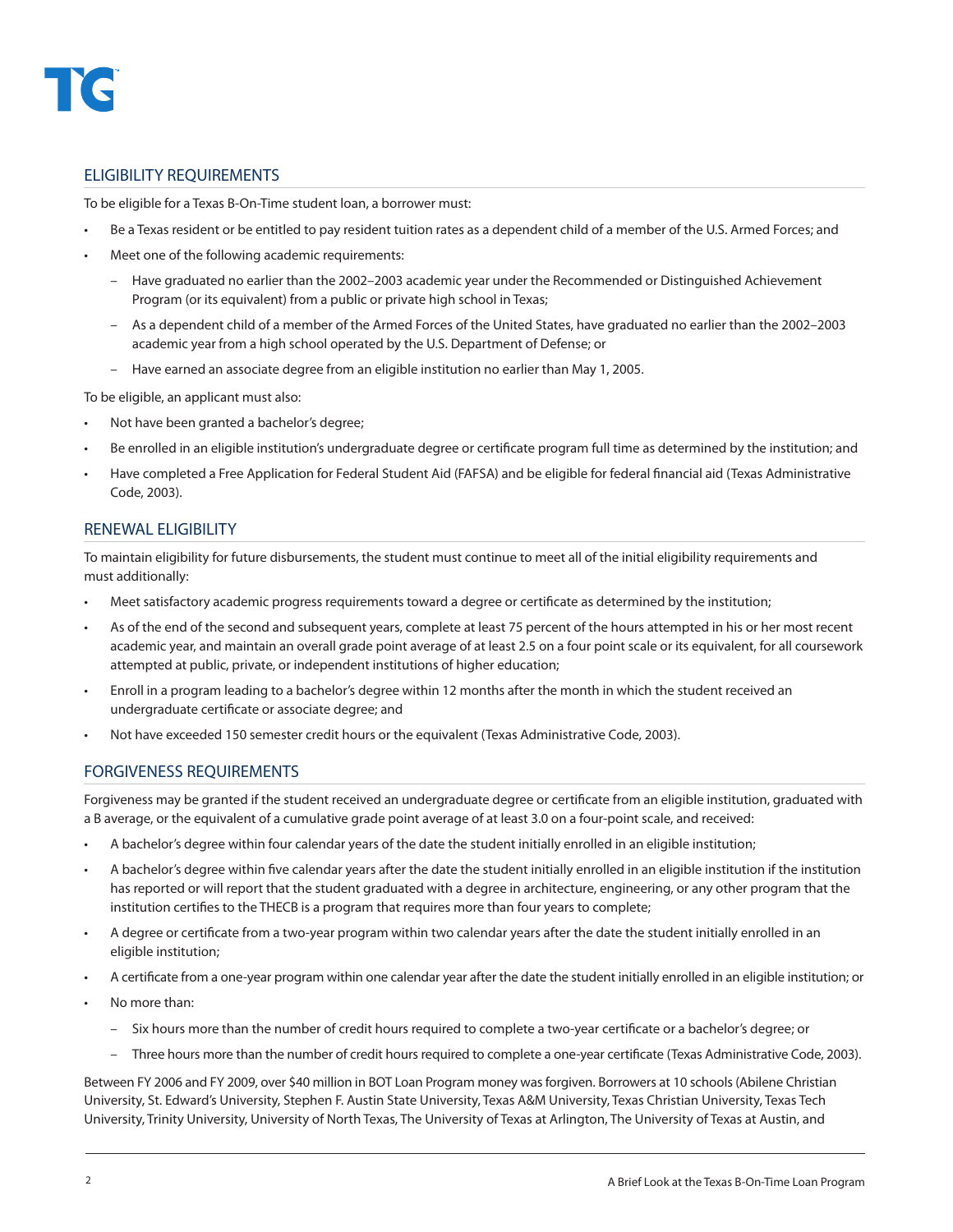

The University of Texas–Pan American) have had over \$1 million forgiven (State Auditor's Office, 2009). The total amount of BOT loans forgiven at individual institutions ranges from just \$635 to over \$6 million forgiven at The University of Texas at Austin.

#### **FIGURES**

BOT student loan funds comprise about 6 percent of state student aid funds in Texas and serve 3 percent of state student aid recipients. By comparison, the TEXAS Grant Program awards the highest percentage of funds (42 percent) while the highest percentage of aid recipients receives the Texas Public Education Grant (47 percent). In FY 2010, \$274 million was awarded to 68,000 students through the TEXAS Grant Program. The BOT Loan Program is much smaller, awarding just over \$40 million to 7,800 students during FY 2010.

The institutional sector of the school a student attends affects the likelihood of whether he or she has received a BOT loan. The private nonprofit sector has the highest percentage of state student aid recipients who have received a BOT loan, with nearly 7 percent. At the other end of the spectrum, less than 1 percent of community college students with state aid have received BOT loans. HBCU and HSI students have also been less likely to receive a BOT loan than their public university counterparts.

White students are more likely to receive a B-On-Time loan than any other ethnicity. While 45 percent of BOT loan recipients are White, only 37 percent of all student aid recipients are White. Hispanic students are the second largest percentage of student aid recipients. Twenty-nine percent of student aid recipients are Hispanic, 25 percent of BOT recipients are Hispanic, and only 20 percent of other federal and state student loan recipients are Hispanic.

The BOT Loan Program has proven to be popular among schools because of the zero percent interest rate and the potential for complete loan forgiveness as an incentive for borrowers to complete their degree programs on time. However, the BOT Loan Program is not an entitlement, and funds are limited because the program is financed through discretionary appropriations from the state legislature, limited

student loan bond proceeds, and a mandatory

**Use of Student Aid by Type**



*Source:* Texas Higher Education Coordinating Board: Financial Aid Database 2010

#### **Students with BOT Loans by Sector**



*Source:* Texas Higher Education Coordinating Board: Financial Aid Database 2010

#### **BOT Recipients by Ethnicity**



*Source:* Texas Higher Education Coordinating Board: Financial Aid Database 2010

5 percent tuition set-aside from public universities. Because of this situation, if a student is interested in a BOT loan, he or she should apply early and check back with the financial aid office soon after.

1 Acronyms: Texas Public Education Grant (TPEG), Tuition Equalization Grant (TEG), Toward EXcellence, Access and Success (TEXAS) Grant, Texas Educational Opportunity Grant (TEOG), College Access Loan (CAL), Texas B-On-Time Loan (BOT).